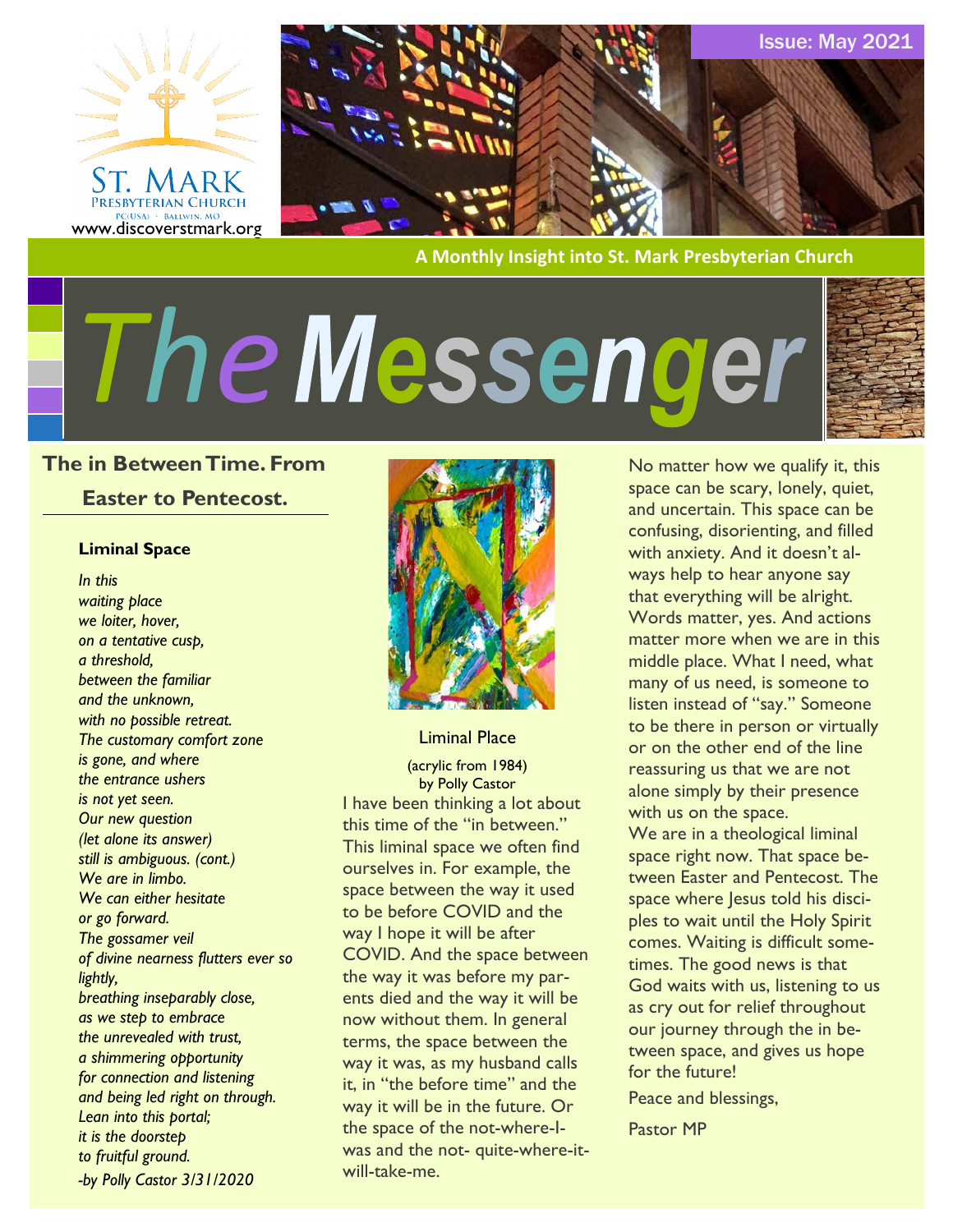# **Session Snippets April 19, 2021 meeting**

Session conducted extensive conversations about resuming in-person worship, and as you already know, voted enthusiastically to take that first step on **May 16** at **10:00 a.m.** (Live streaming for at home participation will be available.) Everyone agreed that it is time! There will be ongoing discussion and evaluation as things progress so building access and activity levels can increase. Stay tuned!

Session approved a one-day Vacation Bible School on July 23. More information will be coming.

Session approved that Deacons may sponsor a Trunk and Sidewalk Sale (sort of an ABC hybrid…) to benefit St. Mark's mission partners on June 19. (More details are in another article in this Newsletter.)

Session approved a policy that all members' phone numbers and email addresses shall not published in newsletter articles. This will protect the privacy of our congregation and reduce the need to "scrub" information from the newsletter prior to it being posted on our public website. [www.discoverstmark.org.](http://www.discoverstmark.org/) Use the church directory or 'Simple Church' program to get contact information.

A lot is going on at St. Mark!

### **June Messenger Newsletter**

Will be published on Friday, May 28 (last day of month) Deadline for articles – Thursday, May 20 Newsletter@discoverstmark.org

# **New Church Directory** *Coming Soon!*

Membership committee anticipates that new directories will be traditionally mailed to us within a month.

# **'SimpleChurch' Manual**

'SimpleChurch' is a secure data base of member information for collective congregational use as well as for individuals to review their own personal giving. If you would like the PDF file of this manual to learn to use it, contact Victoria Sherman either by phone, email, or St. Mark Congregational Bulletin Board (a private Facebook group).

Please note that new users - those that have not set up or requested account access in SimpleChurch - will need to contact the church office to have their account unlocked and an email will be sent to them with the included attachment. They should send an email to: [smpoffice@discoverstmark.org](mailto:smpoffice@discoverstmark.org)

# **PENTECOST OFFERING**

**The symbols of Pentecost – fire, flame – are linked to the color red and associated with youth, joy, discovery, and growth. This year Pentecost Sunday is May 23, and we will celebrate this event in the sanctuary what an occasion! Your gift to the Pentecost Offering during the month of May helps the church encourage, develop, and support its young people, and also address the needs of at-risk children. St. Mark retains 40% of what is collected to distribute locally. It will go to Presbyterian Children's Home and Services and UKirk, a PCUSA college ministry with a chapter in St. Louis. Make a difference for at risk children-youth and for young adults.**



# **Use Our Website!**

#### **[www.discoverstmark.org](http://www.discoverstmark.org/)**

Our website is updated often. Use it to reference the many varying details of church life. The sermons, Sparks, newsletters, descriptions of groups and events are there. Peruse it! Stay tune. The website will have a new look soon!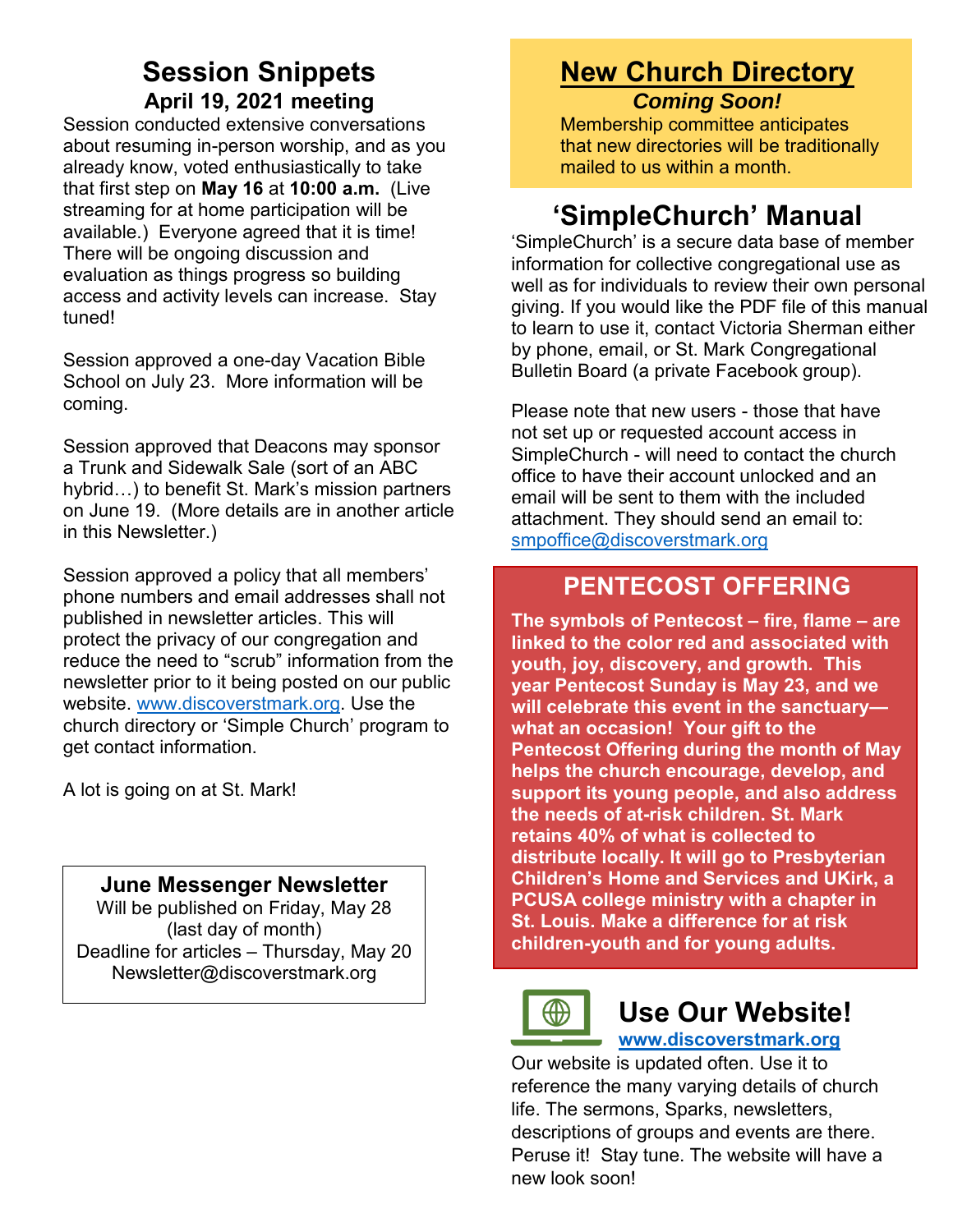# **APRIL DRIVE-THROUGH DONATION COLLECTION**



On April 18<sup>th</sup>, the St. Mark Mission Committee collected \$700+ and 3 boxes of requested supplies.

## **ST. MARK CLOTHING BOX IN THE PARKING LOT**

St. Mark in collaboration with St. Vincent DePaul Society is again collecting clothing donations. The Box is located on the upper west parking lot near the kitchen entrance.

Use this collection box when you or your neighbors are doing your spring cleaning. Please put clean clothes in bags before placing them in our collection box.

## **LENTEN WATER CHALLENGE**

Thank you to everyone who participated in the Lenten Water Challenge. St. Mark continues its tradition of supporting Marion Medical Mission and the effort to provide clean water wells in Africa. We raised \$4205.15

**TOGETHER, WE RAISED \$4,205.15!**

together this year. You can still make a financial gift toward the important goal of providing living water for all God's children. To learn more about our collective work, you can visit [www.mmmwater.org.](http://www.mmmwater.org/)

## **MAY DRIVE-THROUGH DONATION COLLECTION, MAY 16, 1-3PM**

We will collect food and hygiene products specifically requested by Circle of Concern and Isaiah 58.

#### **Circle of Concern**

- Baking items
- Cereal
- Jelly
- Mixed beans
- Laundry detergent • Toilet paper

• Baby wipes

**Isaiah 58**

• Mixed vegetables *(NO corn and NO* 

*green beans please*)

(*NOTE: SNAP/EBT/WIC/food stamps cannot be used to purchase hygiene items)*

Donations may be placed in the bin in the foyer when the office is open on Tuesdays and Thursdays. If you are attending in-person worship on May 16, look for a collection area near the entrances. Cash donations may also be made via check to St. Mark Presbyterian Church with "Circle of Concern" and/or "Isaiah 58" on the memo line.

# **CIRCLE OF CONCERN**

Circle of Concern is accepting curbside dropoff donations at their Headquarters at 112 St. Louis Avenue, Valley Park, MO 63088. Food donations are accepted on Monday and Tuesday from 9 am to 3 pm, and Thursday from 9 am to noon. Cash contributions may be made through St. Mark by designating Circle of Concern on the memo line.

The most current needs include:

- Cereal
- Canned Pasta
- Dinner "Helpers"
- Dry Pasta/Pasta Sauce
- Peanut Butter/Jelly
- **Canned Fruit**
- **Healthy Snacks**
- **Condiments**
- Razors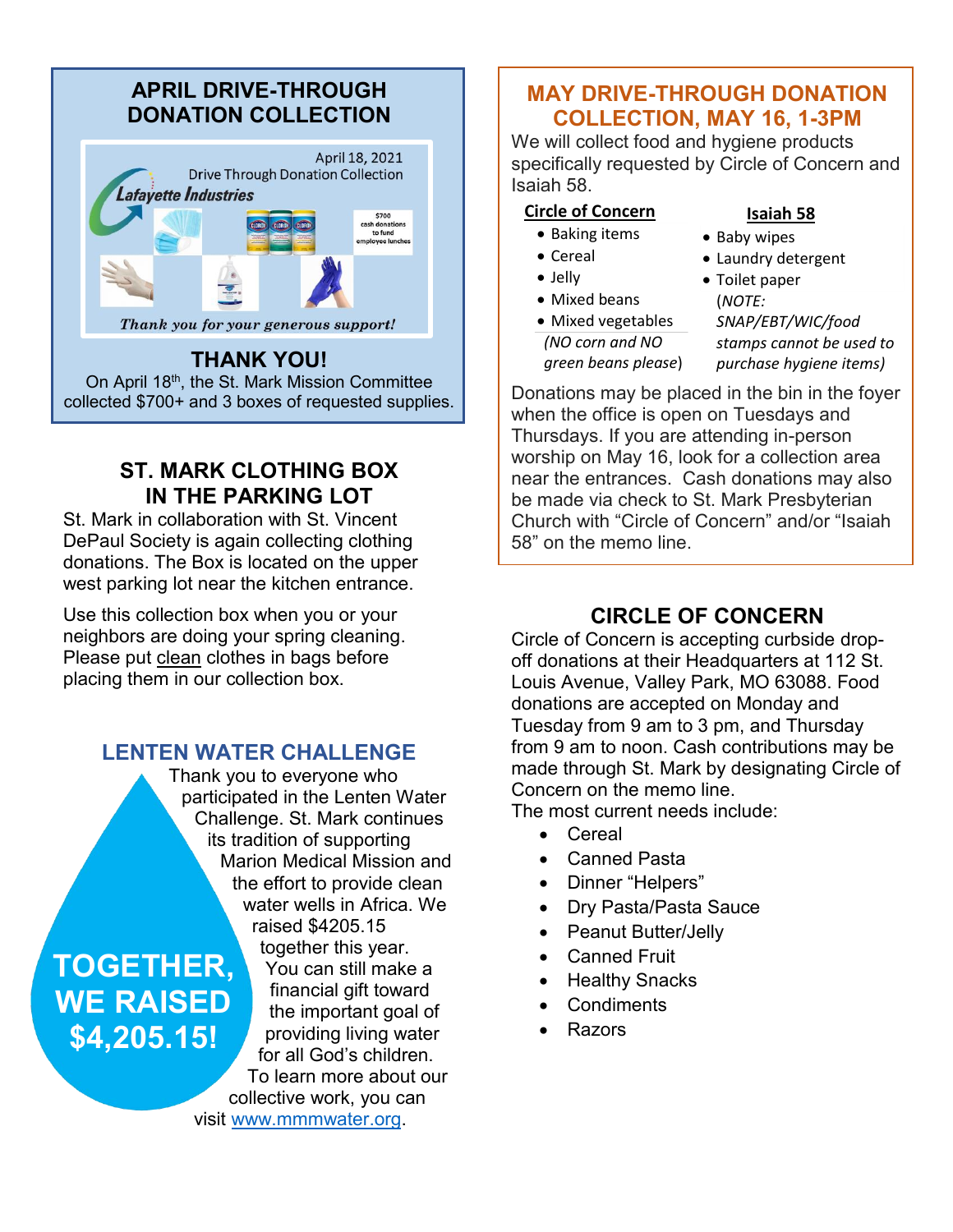# **The Trunk and Sidewalk Benefit for Missions**

Finally--your two-year delayed purge! The cleaning out of corners! The long-awaited haulaway!

The toys, games and puzzles ready for evacuation; sport equipment abandoned by a high school graduate; gardening and work tools replaced by updated versions. These items were tragically disappointed by the cancelled ABC Sale of 2020. They are candidates for **the Trunk and Sidewalk Benefit for Missions Sale on June 19, 2021**

The Session and Deacons have planned for a trunk-ated ABC sale in the church parking lot with a limited election of items sold out of car trunks and tables nearby.

#### **What will we sell?**



- 1. Puzzles, Toys, and Games
- 2. Tools, gardening equipment and outdoor items
- 3. Sporting Goods

#### **What is our purpose?**

- 1. Generate funds for Mission Partner donations
- 2. Provide opportunities for fellowship
- 3. Provide opportunities to empty attics, basements and closet Engage the local community

#### **How can you participate in the Trunk and Sidewalk Benefit for Missions Sale?**

- 1. Donate items for the Deacons to sell
- 2. Sign up to bring a car for donated items to be displayed (masks required; one space between each parked car; masks and sanitizer available)
- 3. Volunteer to help with the sale

#### **How will we organize the sale?**

- 1. Set-up **Friday June 18** when items will be sorted in cars at the church; participants will take their cars home and return the next day.
- 2. Set-up early Saturday morning, **June 19** with sale opening at 9 a.m.

If you wish to donate, volunteer, or have questions, please contact Pam Ladley or Sharon Cardwell, Chairs, via St. Mark Congregational Bulletin Board (Facebook), email or phone. Use church directory for specifics.



St. Mark Presbyterian Church invites all children ages 3 years old thru 5th grade to explore how to be strong in the Lord and in the strength of God's power by exploring how we put on the armor of God with the "Knights of North Castle".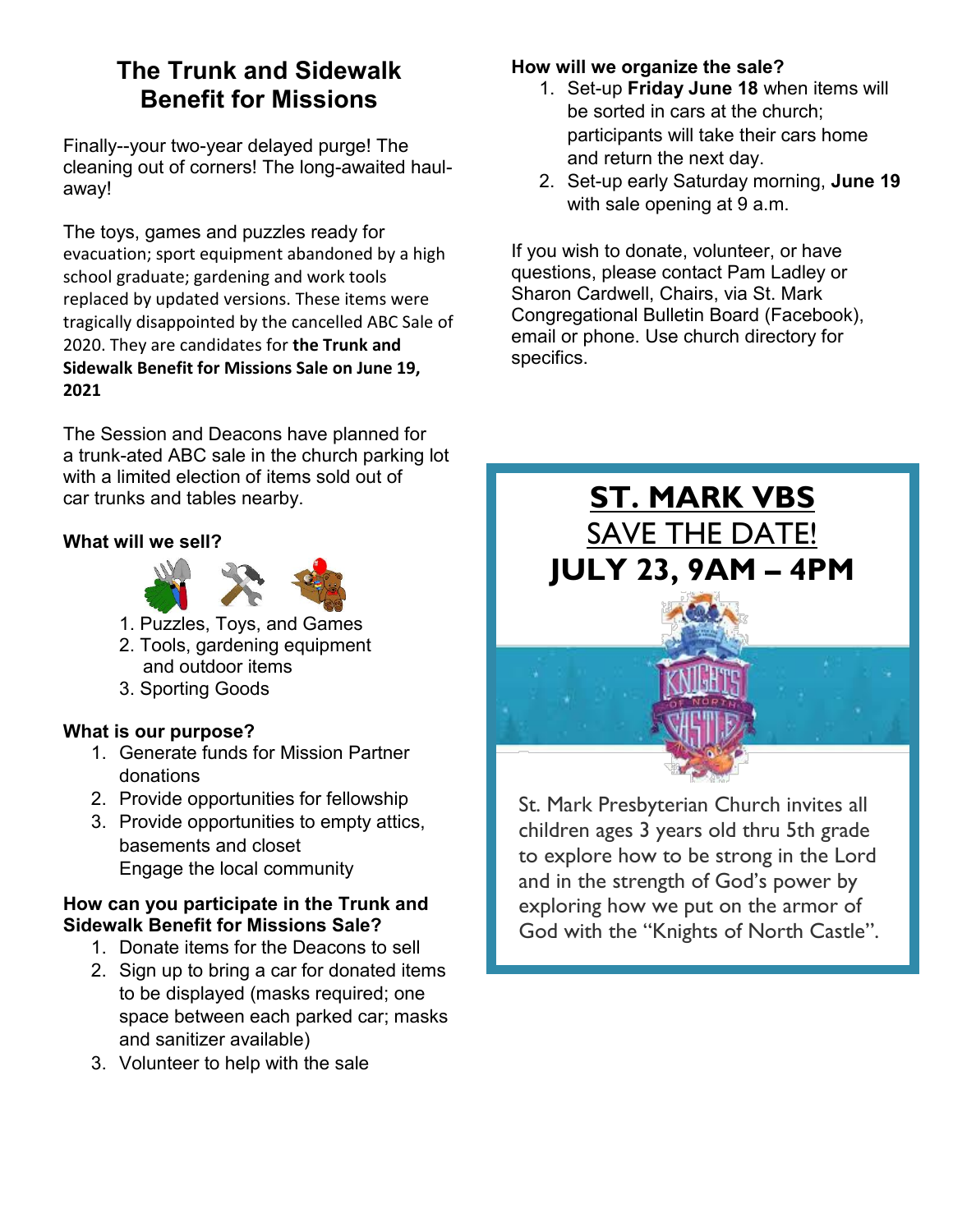

# **Bible Presentation for 3rd Graders and High School & College Graduates**

St. Mark has a tradition of gifting Bibles to individuals at momentous times in their lives. In keeping with that tradition, on May 23rd, 2021 at in-person worship, we will be presenting Bibles to 3rd graders, graduating high school seniors and college graduates!

Contact Pastor MP or Latisha Gilliland with any questions and to let us know if your graduate or 3rd grader will be there on the 23rd! If you are unable to attend in person that Sunday, please let us know and we will set up an alternate way to get the Bible to you. Don't worry, we will figure out something!

*If you have your name tag, please wear it to the in-person worship.*

# **GIVING TO ST. MARK**

This is the **6th in the series** of articles providing additional ideas for giving to St. Mark. We have covered a variety of topics since the December newsletter and plan to continue to provide ideas on other ways to support the mission of St. Mark.

Depending on your current and future financial and philanthropic desires, you may want to consider creating a gift by designating St. Mark as the beneficiary of your

### **Life Insurance**

You should periodically review your current beneficiary designations on any life insurance policies that you have, whether individual policies or group plans. Many have policies that do not have updated beneficiaries, including a deceased beneficiary, former spouse, or other individuals or organizations that may not need the additional income or whom you may not desire to receive the benefits of your policy. You can make a change to name St. Mark as the sole beneficiary or you can name a non-charitable partial beneficiary as well.

Another way to use your cash value life insurance that may no longer be needed is to transfer ownership of the policy. This may allow you to claim a charitable deduction for the approximate cash value of the policy and designate the future benefit for a mission or cause you choose.

Always consult your financial planner, estate planning attorney, or tax professional to review the benefits to you and your family for using life insurance.

For further information or questions, please contact the St. Mark Finance Committee: Glenn Knoff, chair; Brian Sprague, Scott Collier, Carl Tenpas, Mark Caplinger, Hugh Smith, Cay Noble, Bob Snyder, Joyce Blackwell.

Stay tuned in June for our next topic.